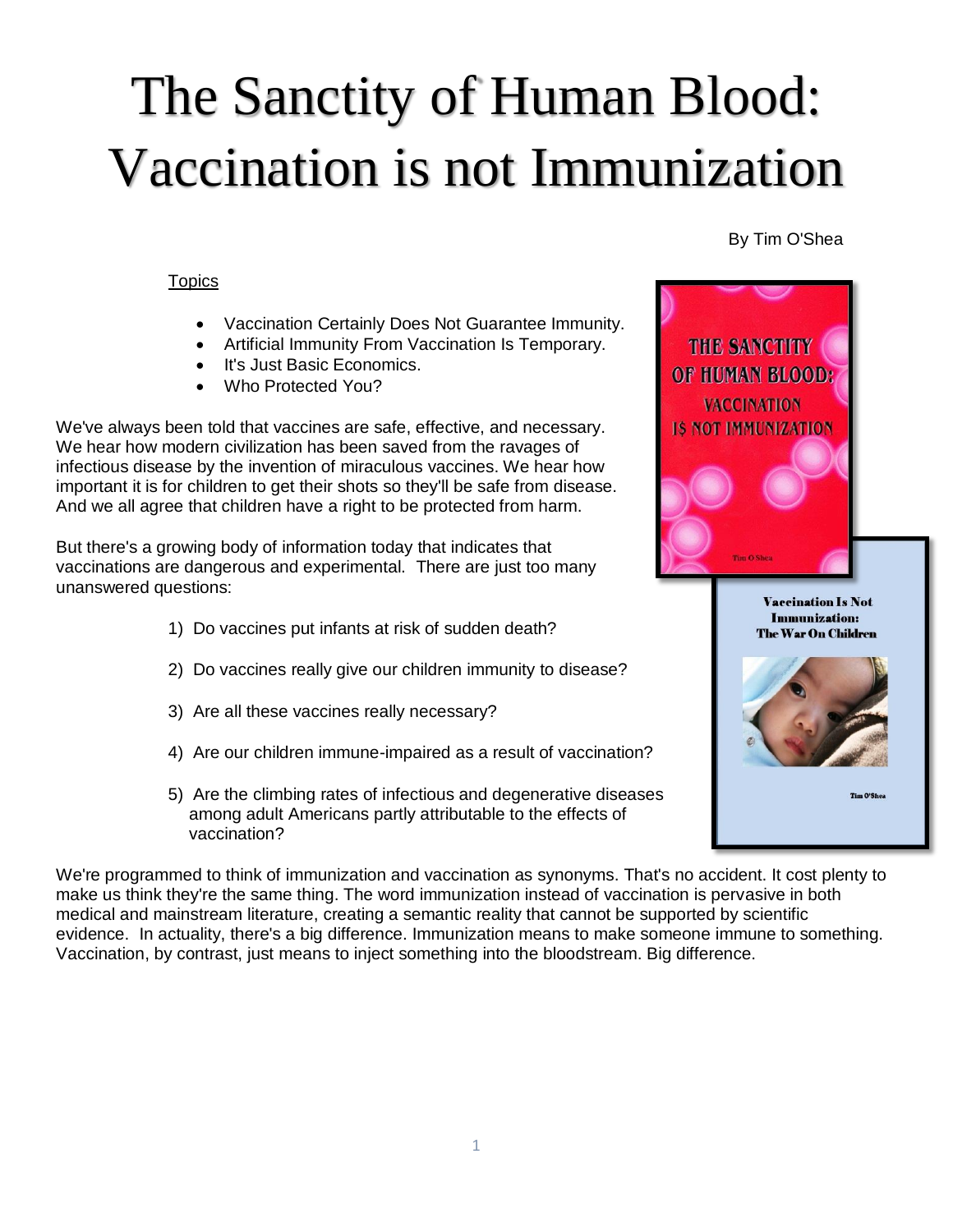### **Vaccination Certainly Does Not Guarantee Immunity.**

True natural immunity happens only after one recovers from the disease itself. With the actual disease, the microorganism had to pass through many of the body's natural immune defense systems in the nose, throat, lungs, and digestive tract before it ever gets as far as the bloodstream.. It's very likely that the microorganism triggers many biological events that are essential in building true natural immunity, about which doctors know little or nothing. When a child gets a new disease, he may feel sick for several days, but in the vast majority of cases he will recover.

The first vaccines by Jenner, Pasteur and Koch, and also most modern ones, are experimental proteins made from rotting, diseased samples of animal tissue (cows, sheep, monkeys, humans, and horses) carrying some "weakened" infectious agent. Others are toxins (poisonous by-products of microorganisms) that are neutralized by formaldehyde and aluminum.

Most vaccines have components like formaldehyde, aluminum, and mercury which are called adjuvants, or helpers.(PDR, 2001) Formaldehyde is a carcinogenic liquid, used for embalming. Mercury is added in the form of thimerosal, a preservative known to cause nerve damage, autoimmune disorders and cancer. Aluminum is a proven neurotoxin, positively associated with Alzheimer's and several other neurological disorders. *Can we really get immunity from these concoctions?*

*Can we really get immunity from these concoctions?*



The thinking behind vaccination is that if the person gets a "minor" case of the disease under the "controlled" conditions of vaccination, he will produce his own antibodies to the disease agent, and this will confer immunity, since his immune system will remember what the "bad bug" looks like. The next time the bug shows up, immune defense cells will be ready to kill it.

Unfortunately there is no general agreement that this is what vaccination really does.

Researchers like Alan Phillips say that "natural immunity is a complex phenomenon involving many organs and systems; it cannot be fully replicated by the artificial stimulation of antibody production."

In the words of famed Australian scientist Viera Scheibner, PhD : There is only one immunity, natural immunity, which is achieved by going through the infectious diseases of childhood. (Sudden Infant Death Syndrome, Letter to Congress , Summer 1999)

Artificial immunity, by contrast, is the result of the suppression of disease symptoms by injecting drugs or vaccines. Vaccination by direct injection makes the unproven assumption that the mere artificial stimulation of antibodies by the sudden presence of a foreign agent in the bloodstream is the whole story of immunity.

Obviously it isn't. Many studies have shown, for example, low antibody counts in vaccinated people and high antibody counts in sick people. If the body is allowed to figure out how to fight the disease on its own, without the added confusion and burden of vaccines and drugs, the body can develop natural immunity and not be susceptible to the same disease in the future. It now has a memory of how to fight the disease.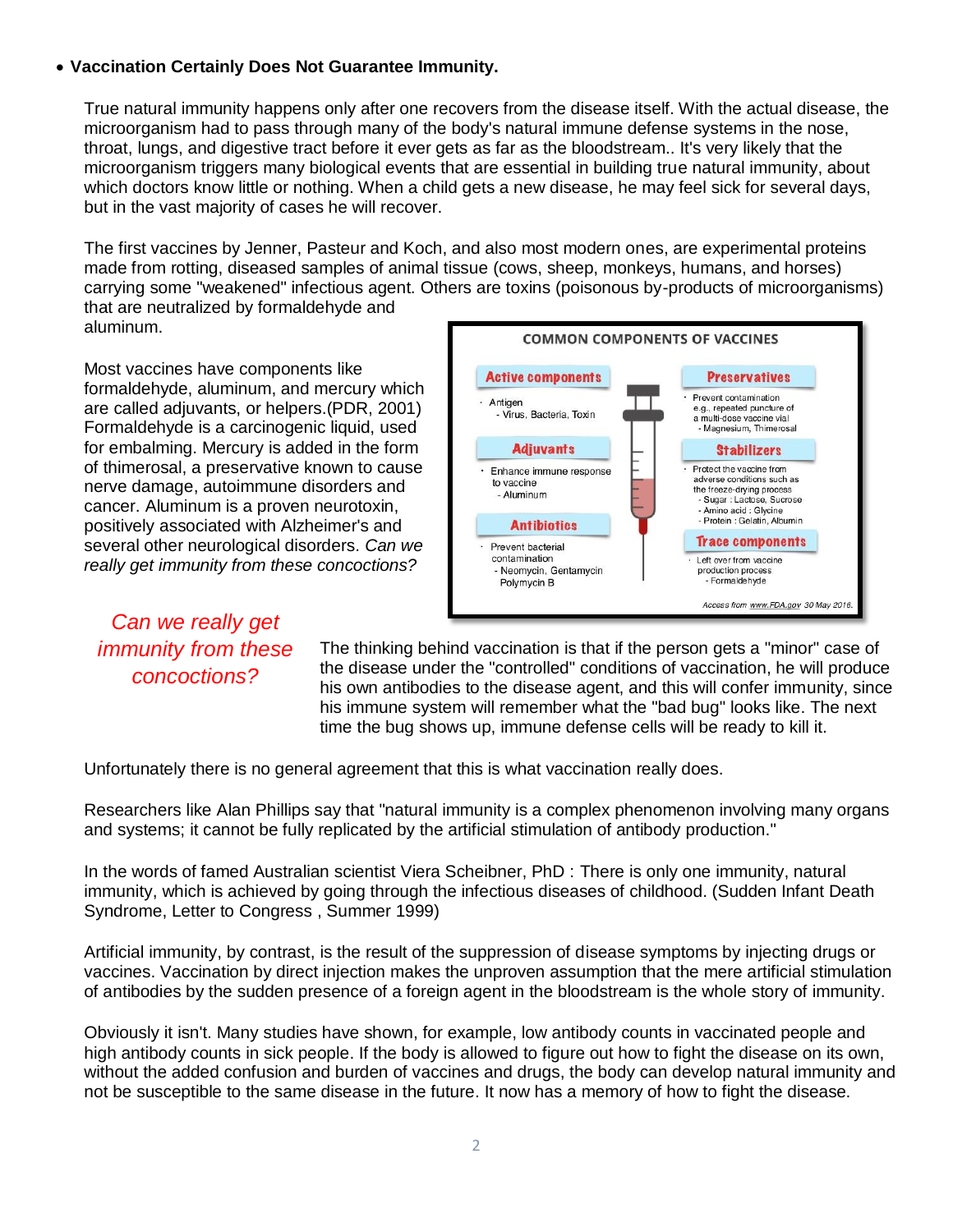### **Artificial Immunity From Vaccination Is Temporary.**

*Artificial immunity carries a very high chance of reinfection.* This is the reason for the unproven modern concept of booster shots, and also helps explain why a significant number of individuals develop the disease they were vaccinated against. This is the reason for booster shots. Artificial immunity from vaccination has also created the modern phenomenon of atypical forms of the original disease appearing during adulthood, especially with measles, rubella, and chickenpox. By allowing the injection of an attenuated (half-killed) virus or bacteria into the body, we have done something nature would never permit. We have violated the sanctity of the bloodstream. We have tricked the immune system into not mounting an all-out response to a foreign agent. If the vaccine's microorganisms were not attenuated, all the powers of the natural immune system would join together to repel and attack the invader.

By allowing the injection of an attenuated (half-killed) virus or bacteria into the body, we have done something nature would never permit. *We have violated the sanctity of the bloodstream.* We have tricked the immune system into not mounting an all-out response to a foreign agent.

Harvard Medical School's Richard Moskowitz, M.D., explains that the way vaccines are evolved is to make them weaker and weaker, just to the point where they don't produce any immediate inflammatory response. The problem is that in this form, the altered virus or bacteria can penetrate deeper into our tissues than would naturally be possible.

They can remain latent there for years, or for a short time. Then when something triggers these hidden allergens into action, they can manifest themselves in virtually any place or system of the body, causing major dysfunction, degenerative disease, or even death. *But not from the original disease!*

There is no convincing scientific evidence that mass inoculation can be credited with eliminating any infectious disease. If vaccination were responsible for the disappearance of these diseases in the U.S., why did these diseases disappear simultaneously in Europe, where mass vaccinations did not take place? International biostatistician Michael Alderson does a thorough job of showing how infectious diseases had sharply declined before mass vaccination ever came upon the scene. Many researchers feel from looking at the data that infectious diseases would have largely disappeared without any vaccines.

There was an obvious decline of the major infectious diseases due to improvements in sanitation and hygiene before mass inoculations took place. Australian medical researcher Viera Scheibner, Ph.D., summarized her investigation of some 60,000 pages of medical literature on vaccination: Sudden Infant Death Syndrome, Letter to Congress, Summer 1999.

"Immunizations, including those practiced on babies, not only did not prevent any infectious diseases, they caused more suffering and more deaths than has any other human activity in the entire history of medical intervention. It will be decades before the mopping-up after the disasters caused by childhood vaccination will be completed. All vaccinations should cease forthwith, and all victims of their side effects should be appropriately compensated." Jane Orient MD, Executive Director of the Association of American Physicians and Surgeons agrees:

"Public policy regarding vaccines is fundamentally flawed, permeated by conflicts of interest. It is based on poor scientific studies that are too small, too short, and too limited."

Dozens of other legitimate researchers and doctors have come to the same conclusion. Yet amazingly most pediatricians and parents are completely unaware of these findings. As Of Dec 2000, 40 Vaccinations Are Currently Mandated For Children In The Immunization Schedule.

By the time they enter school, most children have received 26 vaccines, according to the American Pediatric Association's Dec 2000 Immunization Schedule (www.aap.org)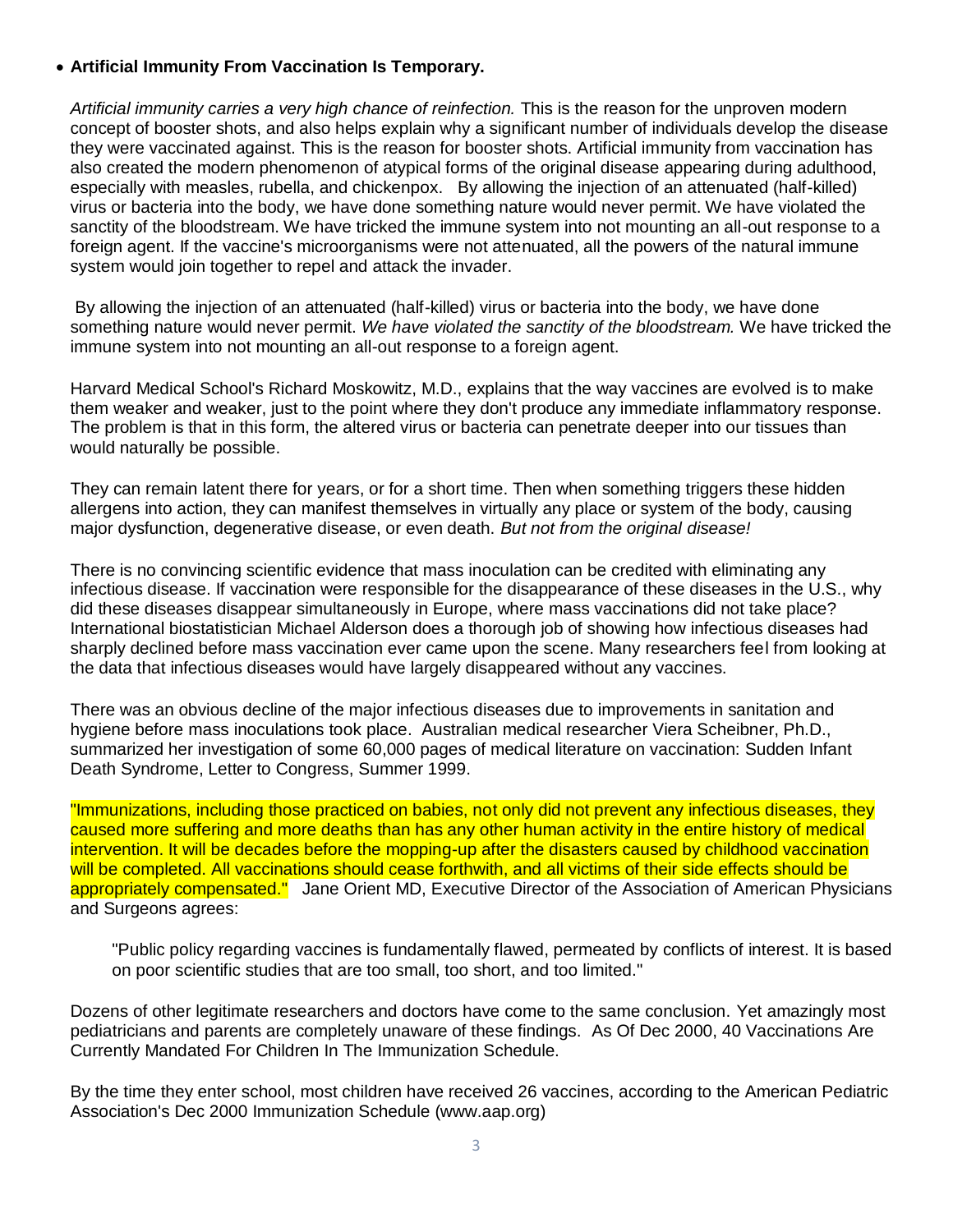Here's another word trick: the word "mandated" doesn't mean the same thing as mandatory. Mandated just means there are laws about something. Mandatory means you have do it. In every state but two, parents have the legal right to sign an Exemption Form, which exempts the child from all vaccines.

Yes, there are laws about vaccination. Children must be vaccinated unless parents sign exemption forms. The problem is, parents are almost never informed about the existence of the Exemption Form. They are simply told over and over again that the child must be

vaccinated before being admitted to school. This halftruth hides one of the best kept secrets in America today.

**An excellent website that spells out the laws for each state is**: [http://www.access1.net/via/STATES/toc](http://www.access1.net/via/STATES/toc-states.htm)[states.htm](http://www.access1.net/via/STATES/toc-states.htm) (See<http://www.vaclib.org/exemption.htm> Whale editor)

In 1910 There Were Only Two Recommended Vaccines. In the 1940s, there were nine. Today we have 40, with dozens more in the pipeline, trying to get FDA approval.

Pharmaceutical companies are inventing new vaccines every year, each with the hope of being included in the mandated schedule. Yet there are never long-term safety studies before vaccines get approved for mass

**State Vaccination Exemptions: Medical, Religious, and Philosophical** (as of July 6, 2016)



medical medical and religious medical, religious, and philosophical

use. There are also never any follow-up studies about long-term effectiveness of vaccines, or even proofs that the vaccines are better than a placebo. (PDR, 2001) This is why vaccines are always being altered and replaced. With no truly scientific studies for safety and efficacy, the vaccines are actually tested on the live population. Our children are the lab rats. That's why the schedule keeps changing.

And that's why over \$1.2 billion in compensation for vaccine injuries has been paid out by the NVICP since 1986.

Before mass vaccination programs, the term Sudden Infant Death Syndrome (SIDS) didn't exist. Now at least 10,000 American babies mysteriously die each year with the catch-all SIDS diagnosis. Meanwhile, the declining health of our children is becoming obvious. According to the Centers for Disease Control (CDC), the figures for asthma incidence since 1980 has gone from 6.7 million to 17.3 million cases.

Most of the increase is in children. More than 5,000 die each year from asthma attacks. The overall health of American children is pathetic: asthma, allergies, autoimmune disease and the very infectious diseases for which they were vaccinated--all are on the rise.

Over 15 years ago, Robert Mendelsohn MD, wrote, "There is a growing suspicion that immunization against relatively harmless childhood diseases may be responsible for the dramatic increase in autoimmune diseases since mass inoculations were introduced."

Three brand new diseases of infants have appeared for the first time in the human race since the advent of vaccines: infant diabetes, Crohn's disease, bowel intussusception.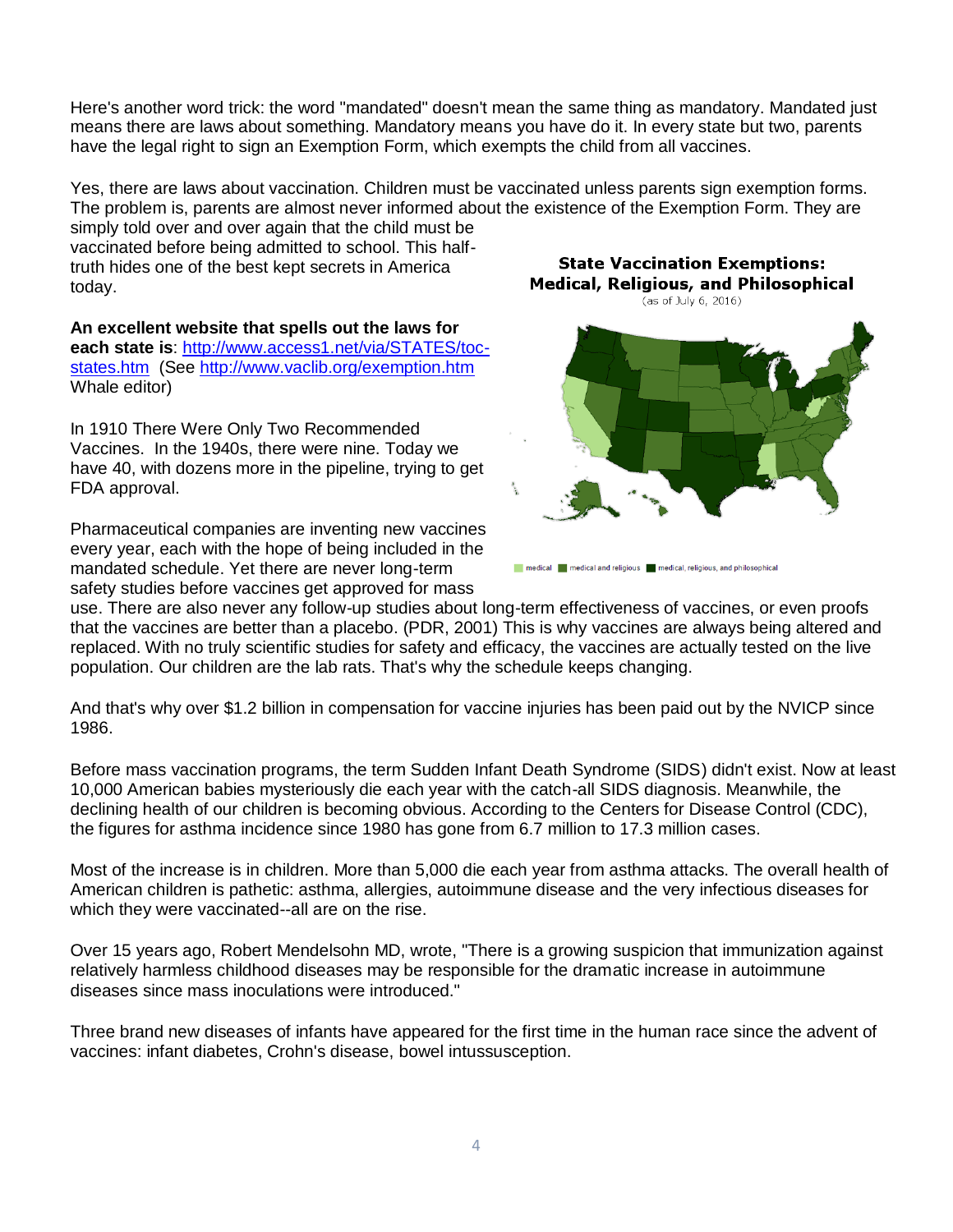In addition, the incidence of cancers and childhood leukemia has skyrocketed between 1960 and 1980, at the same time the number of vaccines increased dramatically. (Koren) *Could this have anything to do with the fact that no vaccines are tested for carcinogenicity?* (PDR 2001)

Some of the most frequent complications of vaccinations "gone wrong" seem to be diseases of the central nervous system. It's easy to understand why in the case of children. Their nervous systems are in the process of forming, and nerve tissue is exquisitely sensitive to minute changes in its biological environment.

The blood brain barrier has not formed until six months of age. The insulation around the nerves--the myelin- -is not complete yet. It is beyond controversy that the presence in the blood of a disease agent, plus the mercury, aluminum and formaldehyde found in vaccines, can trigger processes that disrupt normal nerve growth and development.

Harris Coulter, Ph.D. has chronicled a skyrocketing incidence of post-vaccination neurological disorders, including hyperactivity, learning disabilities, mental retardation, encephalitis and Guillain Barre syndrome.

These statistics seem to be missing within the pediatric profession - just ask your pediatrician. Adverse reactions usually don't get reported and are routinely met with denial. In the Congressional hearings chaired by Representative Dan Burton in April 00 we saw on TV many examples and case histories of mothers given the brush-off when reporting a vaccine reaction to their pediatricians.

### **It's Just Basic Economics.**

Vaccinations are the key to the whole Well Baby program, which introduces a child to the American health care system. Vaccination is the real bread and butter of the entire pediatrics profession. This is how people are trained from the beginning of life that the responsibility for their own body's health is something they can't be trusted with, but must rely on outside authority. That message is clear from the first moment when the baby is taken from the mother, with the rationale that the mother "needs to rest."

Unbelievably, not until recently was there a centralized U.S. record keeping agency to which physicians could report vaccine reactions.

Even though we have had mass vaccination for the last 100 years, it wasn't until 1991 that the Vaccine Adverse Effect Reporting System (VAERS) was finally set up by the FDA and the CDC. Some 33,000 reactions were reported between 1992 and 1996. Before that time it's anybody's guess how many reactions and deaths there were, because no agency was keeping track. The FDA estimates that doctors still only report a small fraction of these adverse reactions - less than 10%. In 1998 the National Vaccine Information Center did a survey of New York pediatric offices and found out that "only one doctor in 40 reports a death or an injury following vaccination." That's 2.5%. Yet this information has not been acted upon by either the FDA or the CDC, even with documented reports of death and neurological damage to infants and the fact that over \$1.8 billion has been paid in vaccine injury damages since 1991.

Chances are you won't hear any information about vaccines risk from a pediatrician during a "well baby" visit. A national survey written up in the Mar 01 issue of Pediatrics discovered that 40% of pediatricians giving vaccines admitted that they did not mention risks. (Davis)

Clarence Darrow, the famous early 20th century lawyer, voiced an oft-quoted objection to mandatory vaccination that's still relevant today. He asked, if vaccinations really work, those vaccinated will be immune to the disease, right? So what does it matter if some people choose to go unvaccinated? What do the vaccinated have to worry about? Aren't they protected? When You Were A Child,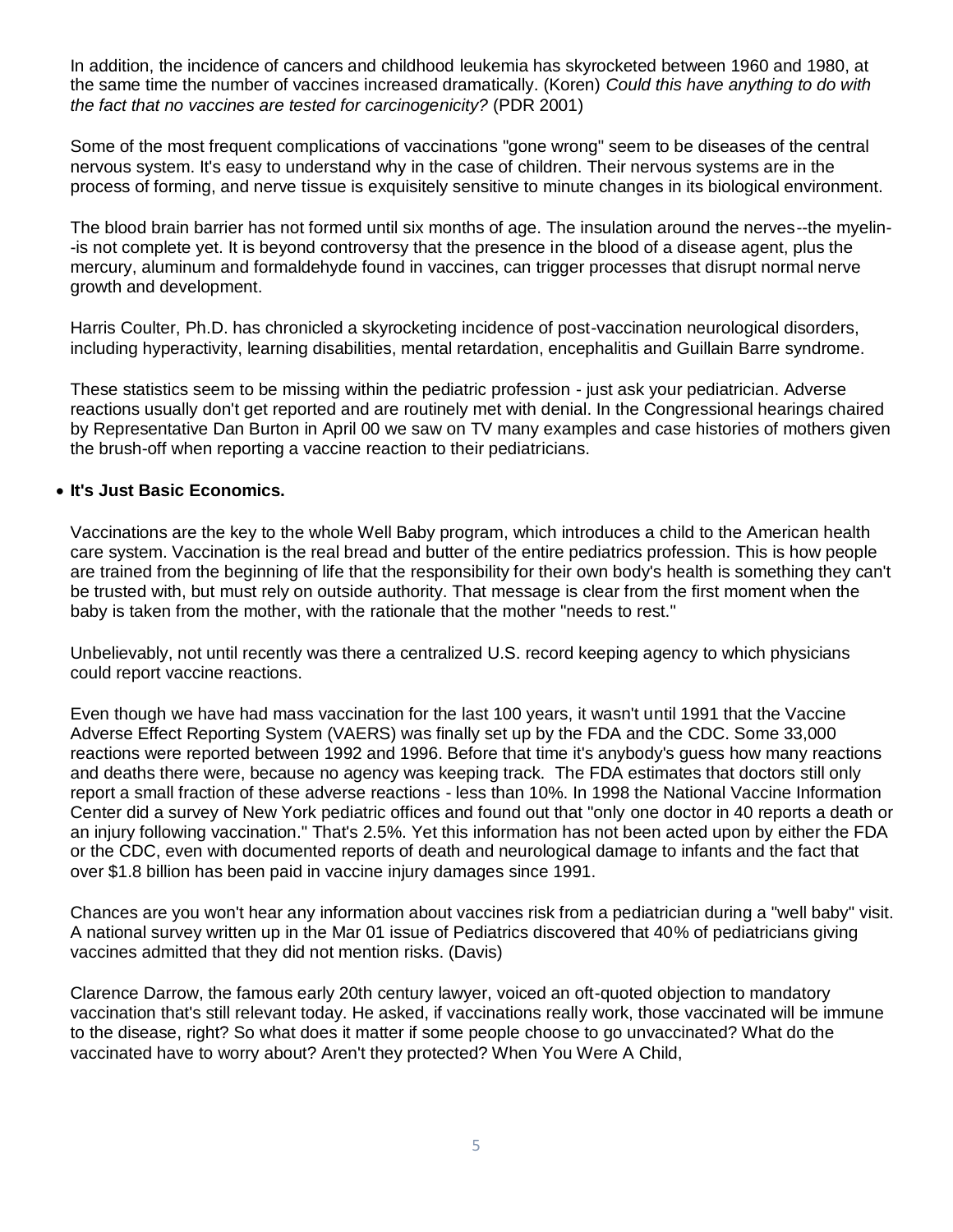#### **Who Protected You?**

A lot of medical doctors today know enough to withhold vaccines from their own children, even though they continue to administer them to patients. Others just take the intellectually impotent position that "we don't really know enough not to vaccinate people."

Now, if doctors are going to stick a needle into a child's arm and inject something into the bloodstream, they should be absolutely certain that they have a thorough knowledge of all the short-term and long-term consequences. Is that asking too much? And before a parent lets a doctor do such a thing, they need to be equally well-informed.

A parent should be able to ask the pediatrician, "Before you inject my child, can you prove to me that vaccines are safe and necessary?" Try that sometime. It makes one wonder: if those in power were faced with a choice between the health of our children and \$30 billion, which would they choose? And if those involved in the vaccine industry had actually done the studies and discovered that, beyond all doubt, vaccinations were not only ineffective but instead are the cause of much disease and death, would they tell us? would we be reading about it in the New York times?

Excerpted from the Third Edition of The Sanctity of Human Blood, Vaccination and Immunization by Tim O'Shea.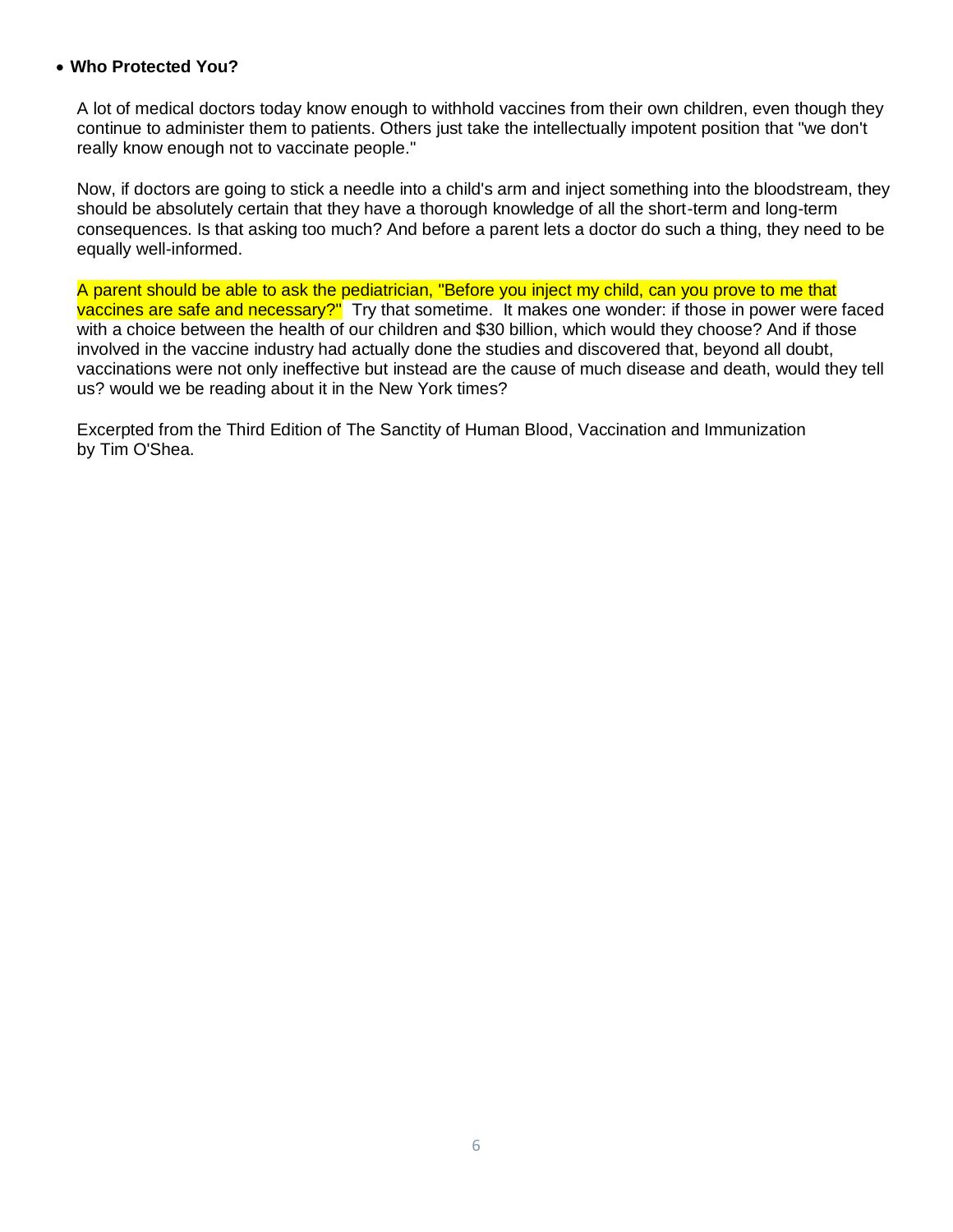## **Autism and Vaccine by Tim O'Shea, DC**

Testimony before U.S. House of Representatives Committee on Government Reform, April 6, 2000.

Perhaps one of the most shocking pieces ever to appear on television this past April: a six-hour taping of a Congressional investigation into the relationship between vaccines and autism among American children. This footage appeared on C-SPAN and was then archived on their website for an entire month.

On April 6, Rep. Dan Burton convened the Congressional hearing in which parents repeatedly told similar stories - how their normally developing babies, after MMR or DPT vaccinations, began displaying autistic behaviors, conditions that are often permanent. Happy, bright children were suddenly losing their abilities to learn, communicate or even recognize their parents.



Amazing testimony was given by experts in the field of autism:

Mary Megson,MD, explained how autism has gone from being rare (about one incident per 10,000 children in 1978), to epidemic proportions in 2000 AD: one case in every 300-500 children in many areas! Megson's research has shown total deficiency of vitamin A in almost all autistic children. What depletes the body of vitamin A at 15 months? **The MMR vaccine**. In addition, Megson found that pertussis toxin from the DPT shot disrupted a certain protein that is necessary for retinal formation. This would account for the prevalence of night-blindness and loss of 3D vision so common among autistics.

V. Singh,MDM, a specialist from Utah State who has studied over 400 cases of autism, found that these children had experienced an autoimmune episode*, in which their own bodies had been made to attack the linings of their nervous systems.* Dr. Singh characterized the epidemic as a "hyperimmune response to the measles virus." He stated that 55% of the families said that autism appeared soon after an MMR shot, and that 33% of families said it appeared soon after a DPT shot. Such neurologic damage is a well-established side-effect of the mercury, aluminum, and formaldehyde used in these vaccines.

Seeing the American democratic system in action in a live Congressional hearing, it soon becomes apparent how the control of information operates, even in the face of overwhelming scientific evidence that we may well be poisoning our own children!

The requisite defenders of the status quo robotically read their predictable prepared statements, denying the possibility of any connection between autism and vaccines. These included MDs Paul Offit, Edwin Cook, Brent Taylor and others. After they uniformly denied the vaccine/autism connection, it was most illuminating when Burton asked each one of them point-blank about the money each received from the vaccine manufacturers. And these are members of the advisory committee who make the decisions about which vaccines are to be included in the mandated vaccination schedule.

Colleen Boyle was there to represent the Centers for Disease Control. After stumbling through her prepared statement in which she denied any connection between autism and vaccines, Boyle stated the present incidence to be "12 in 10,000." Burton then stopped her cold by asking her one simple question: Did she think it was a conflict of interest for the same people who were funded by the vaccine manufacturers to be on the advisory board making decisions about which vaccines should be given to American children? Boyle was dumfounded and speechless. Burton repeated the question. Still no answer. Boyle's mute portrayal of the career bureaucrat spoke volumes.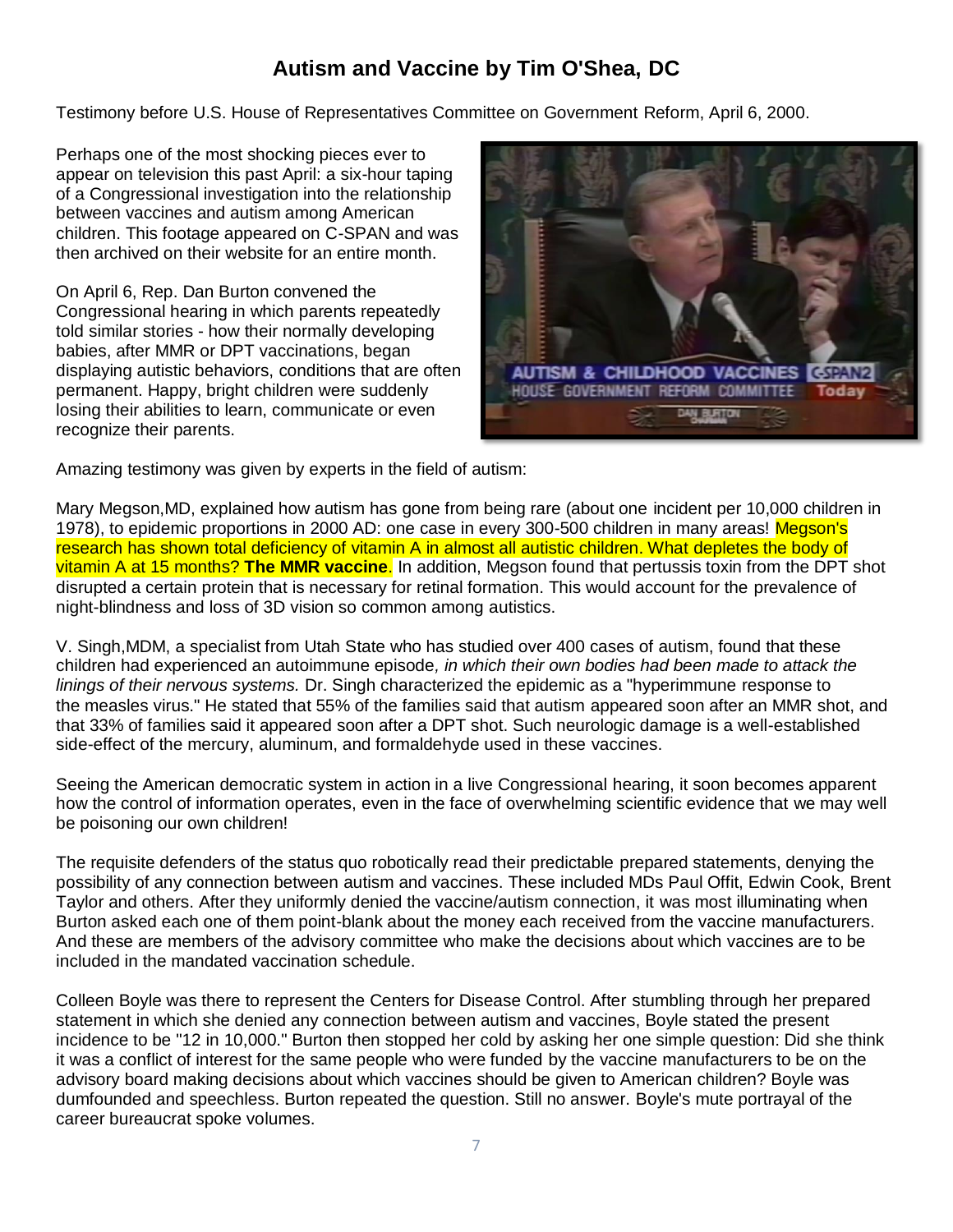Equally inept and ill-prepared was Deborah Hirtz, MD, representing the National Institutes of Health. Losing her place in her written statement, Hirtz forgot what she was saying, and it seemed obvious she had not written it. Finally, she just barely managed to put across what she was sent there to say - that there could be no connection between vaccines and autism, but that the NIH was "looking into it." The NIH has already spent some \$40 million per year of taxpayer money "looking into it." (Hirtz) Their answer: It needs further study. The performance of these representatives from the two government agencies who have almost sovereign power in the area of vaccines was frightening - their indifference; lack of information; condescension; and low level of intelligence. They gave no sign of having understood one word of the critically important breakthrough research that had just been so brilliantly expounded by Drs. Megson, O'Leary, and Wakefield. This is what power looks like - people who have been in their position so long that they know they don't have to justify themselves to anyone lower down on the food chain.

Government agencies have the same answer to every problem: more committees; more money; more study; and more meetings. Meanwhile, 22 years have gone by, and all these people say is "we don't know." After 22 years and \$100 million, we don't know the incidence, the cause or the cure for autism. But we'll definitely "look into it." And, oh yes, it's definitely "not vaccines."

The shocking scientific findings of Wakefield and O'Leary obviously demand more research. So then, why are the vaccines not suspended until that research is done? The underlying assumption is that the vaccines will continue as normal until enough "research" proves it is dangerous, as with rotavirus and Quadrigen. Only then will MMR be suspended. This is the thinking that passes as logic. The key point here that no one seems to be pointing out is that research should be done before mandating a vaccine into the bloodstream of American children! You don't just start mass-injecting something into a population and then stand back and defy independent scientists to prove it isn't safe! That's exactly what we've done here.

As a nation, as a government, and as parents, Americans should be very certain, beyond a reasonable doubt, that any substance being injected into an unformed little nervous system is absolutely safe and does no harm. That should be the minimum requirement. Drs. Wakefield, O'Leary, and Megson have shown startling results from some of the only scientific research on autism and vaccines in the entire world that has not been funded by the vaccine manufacturers. This research also shows a high likelihood that MMR and DPT vaccines may cause permanent intestinal destruction, liver damage, and autism. It presents a very plausible hypothesis for the horrific increase of autism since 1978. So, until we know for certain if they're right, why are the vaccines not suspended?

Researcher Gary Null's pert answer comes swimming to the surface; "It's the money, stupid." By the end of the hearing, Burton's room was polarized into three groups:

- \* those who were convinced of a connection between autism and vaccines
- \* those who admitted the possibility
- \* those who angrily denied the possibility, affronted that anyone would question their "scientific" opinions

It was amusing to see which people in the room were trying to discover the truth, and which were trying their best to cover it up.

Despite Burton's heroic efforts to bring these matters into public view, it's an uphill struggle. The big money's on the side of vaccines. Big money controls research, the press, "scientific" journals, and politicians. Seeing all these forces clash together in one room in just six hours has been the most instructive display of confusing the issues perhaps since the OJ trial. Watching a live congressional hearing like this, it soon becomes clear that for them, the real priority isn't necessarily finding the truth, but rather showing who's really in charge here. The viewer begins to understand how autism could have gone from being unknown in 1978 to being a household word in just 22 years with so little fanfare.